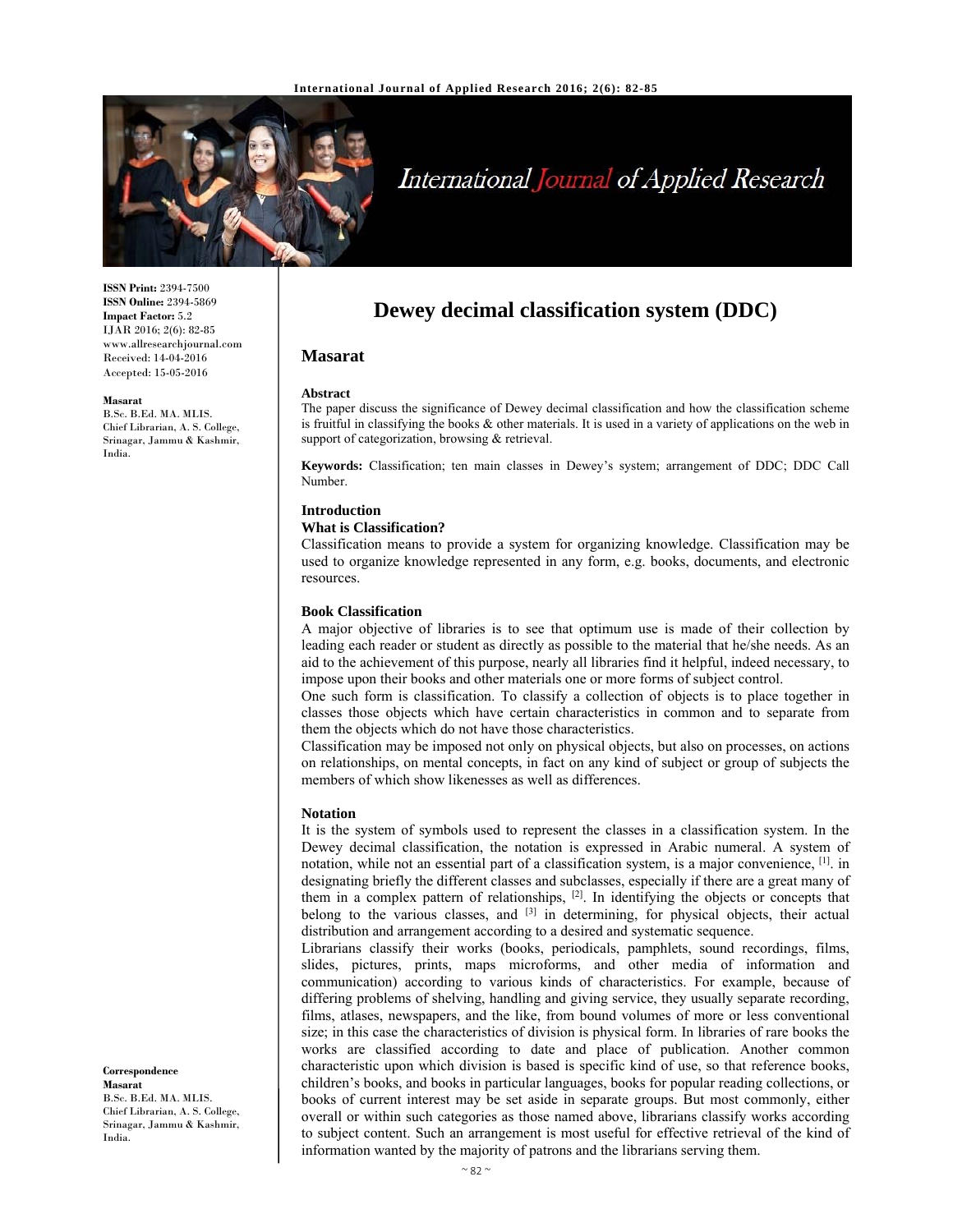For this reason, librarians have generally found it advantageous to follow one of the already existing book classification systems, the best known of which is the Decimal Classification of Dewey.

## **Creation of DDC**

Melvin Dewey(American Librarian)who was born on December 10, 1851 devised Dewey decimal classification also known as DDC in 1873 and in 1876 it got published by OCLC(Online Computer Library Center, Inc---------is a general knowledge organization tool that is continuously revised to keep pace with knowledge. The system is further extended through number building, interoperable translations, and association with categorized content, and mappings to other subject schemes.

It is available in both full and abridged editions. In addition to the full version, a single volume abridged edition designed for libraries with 20,000 titles or fewer has been made available since 1895. "Abridged 15" was published in early 2012.

| Full             | <b>Publication</b> | Abridged         | <b>Publication</b> |
|------------------|--------------------|------------------|--------------------|
| edition          | year               | edition          | year               |
| 1 <sup>st</sup>  | 1876               |                  |                    |
| 2 <sub>nd</sub>  | 1885               |                  |                    |
| 3rd              | 1888               |                  |                    |
| 4 <sup>th</sup>  | 1891               |                  |                    |
| 5 <sup>th</sup>  | 1894               | 1 <sup>st</sup>  | 1895               |
| 6 <sup>th</sup>  | 1899               |                  |                    |
| 7 <sup>th</sup>  | 1911               |                  |                    |
| 8 <sup>th</sup>  | 1913               | 2 <sub>nd</sub>  | 1915               |
| 9 <sup>th</sup>  | 1915               |                  |                    |
| 10 <sup>th</sup> | 1919               |                  |                    |
| 11 <sup>th</sup> | 1922               | 3rd              | 1926               |
| 12 <sup>th</sup> | 1927               | 4 <sup>th</sup>  | 1929               |
| 13 <sup>th</sup> | 1932               | 5 <sup>th</sup>  | 1936               |
| 14 <sup>th</sup> | 1942               | 6 <sup>th</sup>  | 1945               |
| 15 <sup>th</sup> | 1951               | 7 <sup>th</sup>  | 1953               |
| 16 <sup>th</sup> | 1958               | 8 <sup>th</sup>  | 1959               |
| 17 <sup>th</sup> | 1965               | <b>9th</b>       | 1965               |
| 18 <sup>th</sup> | 1971               | 10 <sup>th</sup> | 1971               |
| 19 <sup>th</sup> | 1979               | 11 <sup>th</sup> | 1979               |
| 20 <sup>th</sup> | 1989               | 12 <sup>th</sup> | 1990               |
| 21 <sup>st</sup> | 1996               | 13 <sup>th</sup> | 1997               |
| 22 <sup>nd</sup> | 2003               | 14 <sup>th</sup> | 2004               |
| $23^{\rm rd}$    | 2011               | 15 <sup>th</sup> | 2012               |

The DDC is most widely used classification system in the world. At present it is available in its 23rd edition. Libraries in more than 138 countries use the DDC to organize and provide access to their collections, and DDC numbers are featured in the national bibliographies of more than sixty countries. Libraries of every type apply Dewey numbers on a daily basis and share these numbers through a variety of means (including World Cat). Dewey is also used in a variety of applications on the Web in support of categorization, browsing, and retrieval.

The DDC has been translated into over thirty languages since 1988, authorized translation of the full and abridged editions of the DDC have been published or are under way in Arabic, French, German, Greek, Hebrew, Icelandic, Indonesian, Italian, Norwegian, Russian, Spanish, Swedish, Turkish, and Vietnamese.

One of Dewey's greatest strengths is that the system is developed and maintained in a national bibliographic agency, the Library of Congress. The Dewey editorial office is located in the Dewey Section of the Library of Congress, where classification specialists annually assign over 60,000 DDC numbers to records for works cataloged by the Library. Having the editorial office within the Dewey Section enables the editors to detect trends in the literature that must be incorporated into the Classification. The editors prepare proposed schedule revisions and expansions, and forward the proposals to Decimal Classification Editorial Policy Committee (EPC) for review and recommended action.

## **Ten Main Classes in Dewey's System**

The main structure of the DDC is presented in the DDC Summaries in the beginning of volume 2. The first summary contains the ten main classes. The second summary contains the hundred divisions. The third summary contains the thousand sections. The ten main classes are:

000----Computer Science, Information & General works. 100----Philosophy & Psychology 200----Religion 300----Social Science 400----Language 500----Science 600----Technology 700----Arts & Recreation 800----Literature 900----History & Geography

## **Class 000**

It is the most general class, and is used for works not limited to any specific discipline, e.g. encyclopedia's, newspaper, general periodicals. This class is also used for certain specialized disciplines that deal with knowledge and information, e.g., computer science, library and information science, journalism. Each of the other main classes (100- 900) comprises a major discipline or group of related disciplines.



**Class 100:** Covers Philosophy, Parapsychology & occultism & Psychology, logic**.**



**Class 200**: is devoted to religion. Bible, History of Christianity and other Religions.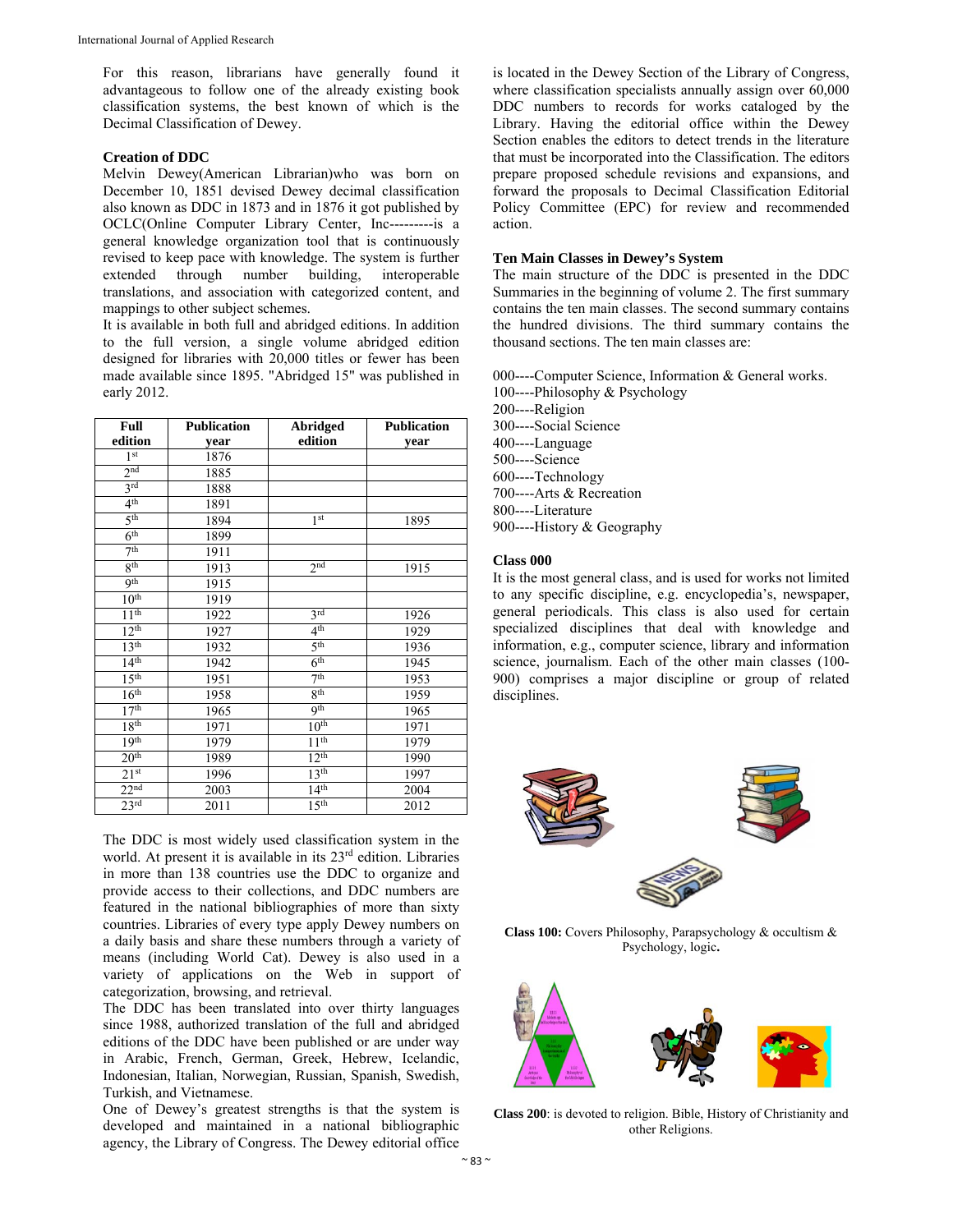

**Class 300:** covers the social science. It includes Sociology, anthropology, Statistics, political Science, Law, Public administration, Social Problems & Services, education, Commerce, Communications, Transportation & Customs.





**Class 400:** Comprises language, Linguistics and specific Languages. English, Spanish and other languages**.**



**Class 500:** is devoted to natural sciences & mathematics.



**Class 600:** is a technology which includes Medicine, Agriculture and family living.



**Class 700:** Covers the Arts: art in general, fine and decorative arts, music and the performing, Recreation, including sports and games is also classed in 700.







**Class 800:** Covers literature and includes rhetoric, prose, poetry, drama, etc., American literature, old English literature and literatures of other languages. Folk literature is classed with customs in 300.



**Class 900:** Is devoted primarily to history & geography. A history of specific subject is classed with the subject.



Arabic numerals are used to represent each class in the DDC. The first digit in each three-digit number represents the main class. For example, 500 represent science. The second digit in each three-digit number indicates the division. For example, 500 is used for general works on the science, 510 for mathematics, 520 for astronomy, 530 is used for general works on physics, 531 for classical mechanics, 532 for fluid mechanics, 533 for gas mechanics. The classification structure is hierarchical and the notation follows the same hierarchy. Libraries not needing the full level of detail of the classification can trim right-most decimal digits from the class number to obtain a more general classification. For example:

500 Natural sciences and mathematics 510 Mathematics 516 Geometry 516.3 Analytic geometries 516.37 Metric differential geometries 516.375 Finsler Geometry

A decimal point or dot follows the third digit in a Class Number after which division by ten continues to the specific degree of classification needed. The dot is a psychological pause to break the monitory of numerical digits & to ease the copying of the class number.